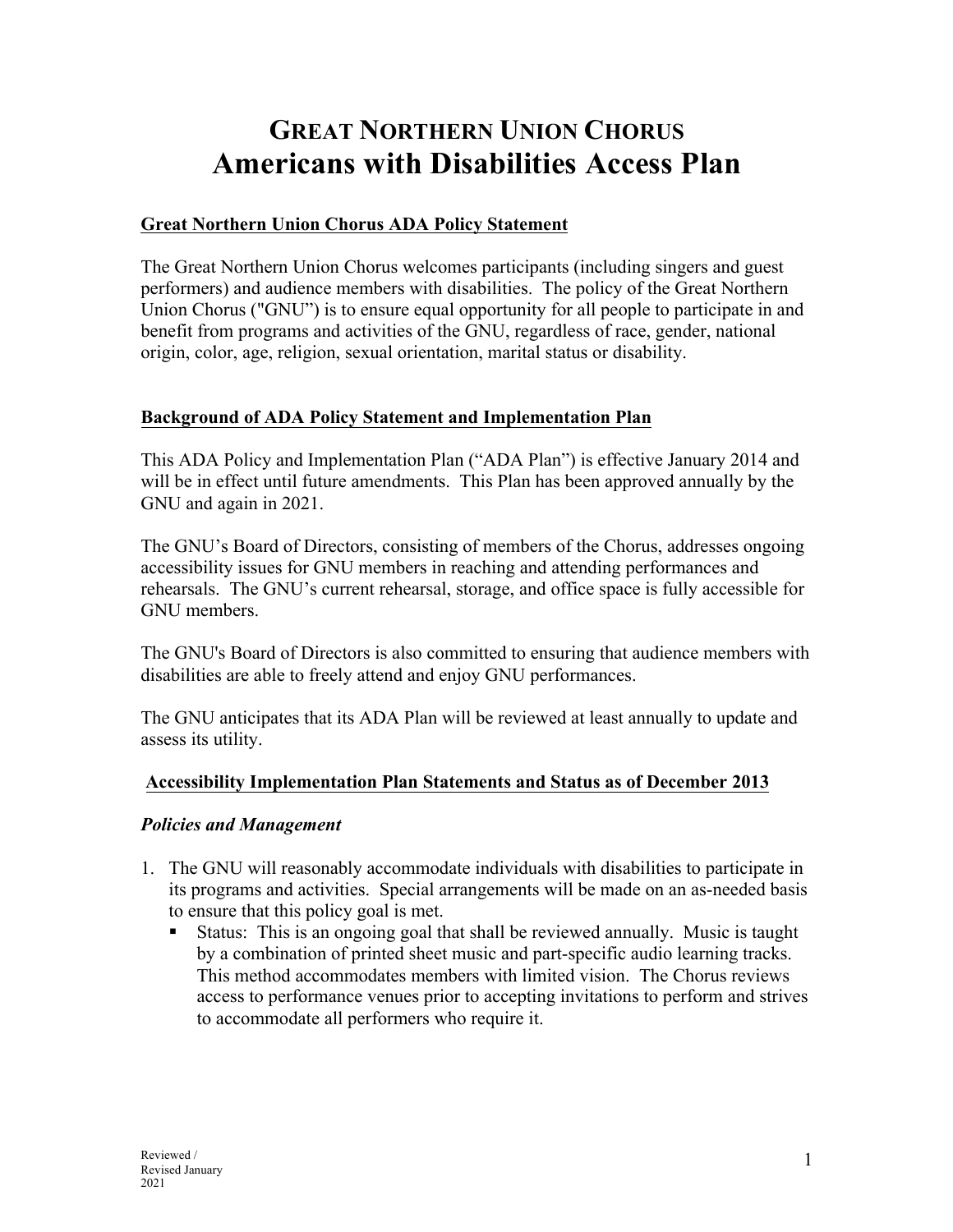- 2. The GNU shall not discriminate on the basis of disability against individuals with disabilities that desire to become members of the GNU, its Board of Directors, or any subcommittees of these groups.
	- Status: This is an ongoing goal that shall be reviewed annually. Currently, the GNU is in compliance.
- 3. The GNU will incorporate review of its ADA policy statement and implementation plan into its periodic strategic planning and will use its best efforts to ensure that ADA goals set forth in its strategic plan are met in a timely manner.
	- § Status: The ADA Policy and Implementation Plan has been updated for calendar year 2021 and will be reviewed again in preparation for calendar year 2022.
- 4. The GNU welcomes feedback on accessibility issues from employees, Board members, GNU members, audience members or other individuals who wish to comment or provide feedback about accessibility issues. Concerns and feedback regarding accessibility issues can be communicated to the GNU through e-mail and in person, and reasonable accommodation, including a physically accessible meeting space shall be provided to any individual who wishes to convey suggestions to the GNU. Accessibility suggestions shall be considered promptly, and a response shall be provided to the individual making the suggestion or complaint, in writing or alternative format requested by that individual, within 30 days of the date of submission of the suggestion or concern. The GNU may consult with others, including, for example, Minnesota State Arts Board or VSA Arts Minnesota, regarding an appropriate response.
	- § Status: Currently, the GNU is in compliance. The GNU's ADA Plan is posted on its website and is reviewed at least annually. Chorus members are encouraged to approach any member of the GNU Board of Directors with any concerns they have, including accessibility concerns.
- 5. The GNU shall post its ADA Plan on its website and information regarding accessibility accommodations in programs, newsletters and other communications with the public.
	- Status: The ADA Policy & Implementation Plan is posted on the GNU website. Information regarding accessibility accommodations will be provided in programs, newsletters and the like.
- 6. The GNU shall compile and maintain a file of accessibility resources to enable timely compliance with accessibility-related requests.
	- Status: This is an ongoing goal that shall be reviewed annually. Currently, the GNU is in compliance.
- 7. The GNU shall review the contents of the ADA Plan at least annually and shall revise it as deemed necessary by the organization to better meet its overall plan.
	- Status: This is an ongoing goal that shall be reviewed annually. Currently, the GNU is in compliance.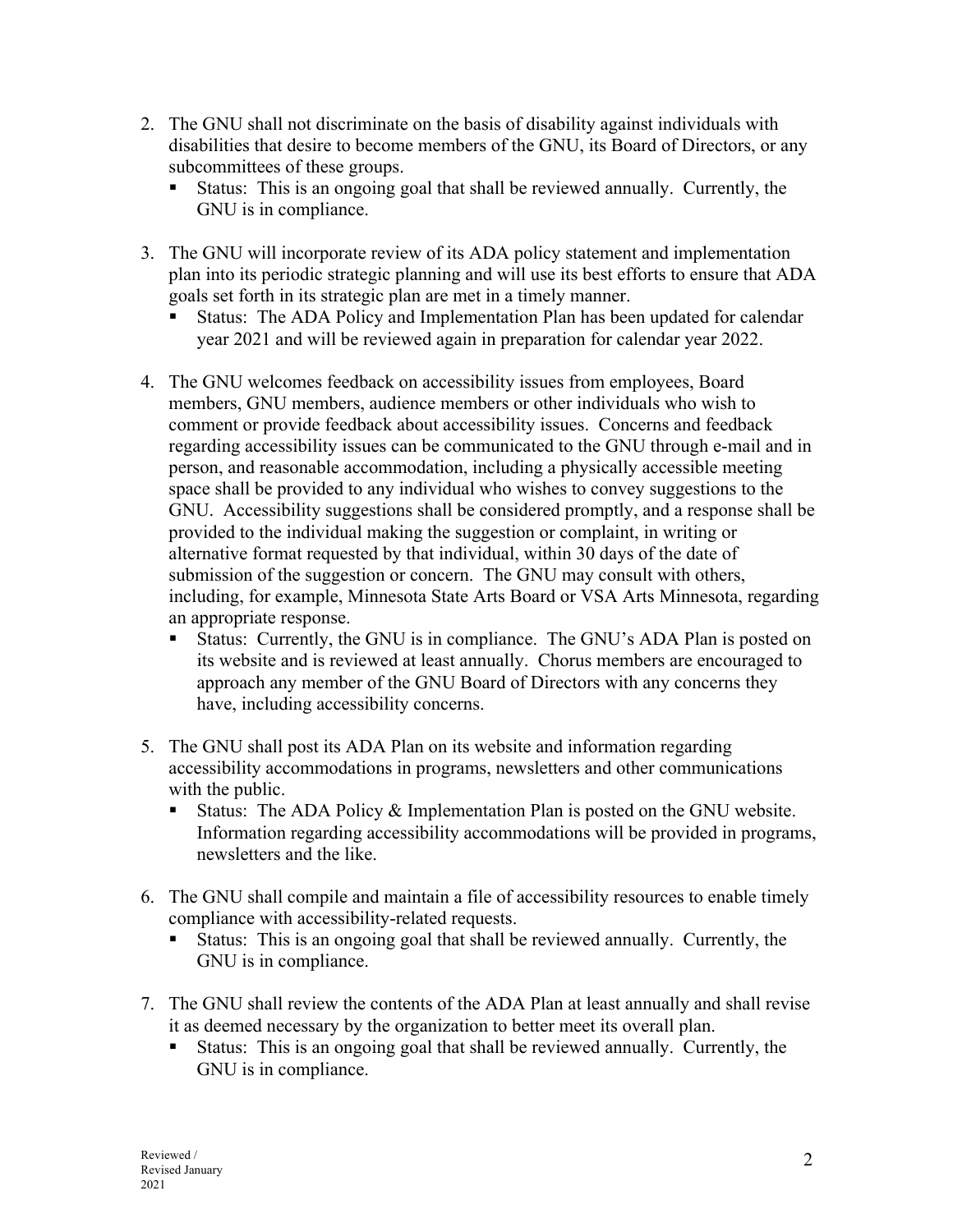## *Programs and Activities*

- 1. A copy of the GNU's ADA Plan will be posted to the GNU internal website annually and will thus be available to all its members. to all performers and musicians annually in their membership packets. It will also be available to interested individuals in the GNU office.
	- Status: The ADA Plan has been posted to the internal GNU member website and a notice has been sent to all members alerting them to this new version.
- 2. Upon request, within 14 days, the GNU will provide any of its written information in alternative formats including Braille, large print and audio tape.
	- Status: This is an ongoing goal that shall be reviewed annually. Currently, the GNU is in compliance.
- 3. The GNU will review its Website to identify compliance issues affecting visitors who are visually impaired, hearing impaired, or manually impaired.
	- Status: This is an ongoing goal that shall be reviewed annually. Currently, the GNU is in compliance.
- 4. The GNU shall strive to ensure that all members have transportation to all rehearsals and performances. Ride-share opportunities or other methods will be coordinated as needed for members who need assistance.
	- Status: This is an ongoing goal that shall be reviewed annually. Currently, the GNU is in compliance.
- 5. The GNU shall provide reasonable accommodations for performers that are unable to stand for extended periods of time.
	- Status: This is an ongoing goal that shall be reviewed annually. Currently, the GNU is in compliance. Currently, of the 95 members, none require assistance with extended periods of standing.
- 6. The GNU shall have a first-aid emergency kit available at self-sponsored performances and all rehearsals.
	- Status: The GNU has a first-aid kit.